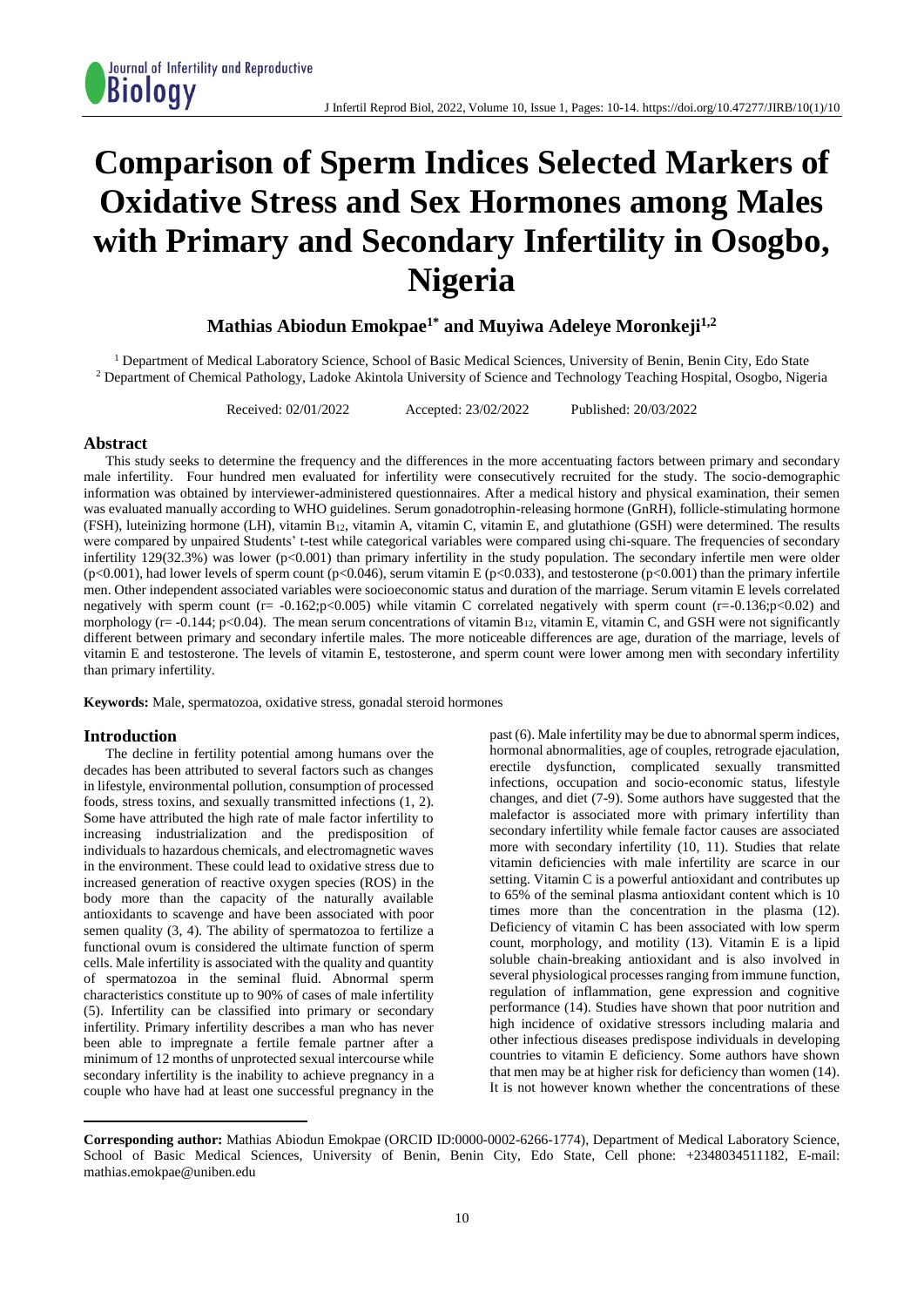antioxidants are different among males with primary infertility from those with secondary infertility. This is particularly important because a study that evaluated semen parameters, serum testosterone, and oxidative stress in primary and secondary infertile men showed that the mean seminal total antioxidant capacity, malondialdehyde, and serum testosterone were not significantly different between males with primary and secondary infertility. In the same vein, semen volume, sperm count, sperm motility, and sperm morphology were also non-significantly different (15). The objective of this study was to determine whether there are differences in the sperm indices, serum concentrations of vitamin C, vitamin E, GSH, gonadotrophin-releasing hormone (GnRH), luteinizing hormone (LH), follicle-stimulating hormone (FSH), and testosterone between primary infertile males and secondary infertile males. It also seeks to correlate the levels of serum vitamin C, vitamin E with sperm count, motility, and morphology among males investigated for infertility.

## **Materials and Methods**

This is a cross-sectional study of men who were evaluated for infertility. They were consecutively recruited from among men who were investigated for infertility at fertility clinics of tertiary and secondary health facilities in Osogbo, Osun State. Four hundred volunteers infertile males (test group), aged 20- 60 years were recruited and further grouped as primary and secondary infertility as appropriate by the attending physicians. Two hundred and seventy-one of the men had primary infertility while 129 of them had secondary infertility. One hundred men of proven fertility, aged 21-59 years were used as controls. The protocol of the study was approved by the Health Research Ethics Committee of Osun State Ministry of Health, Abere, Osogbo, Osun State (Ref. OSHREC/PRS/569/149) dated 30<sup>th</sup> November 2017. All study participants were enlightened on the nature of the study and informed consent was given before specimens were collected.

## *Inclusion and Exclusion Criteria*

Only the male subjects who gave consent to be enrolled without physical abnormalities or chronic illnesses were included in the study. Individuals with known pathological or congenital conditions such as hypertension, diabetes mellitus, sexually transmitted diseases, testicular varicocele, and genital warts were excluded. In addition, individuals currently on antioxidant supplementation, smokers, and alcoholics were also excluded.

## *Sample Collection*

Semen samples were collected in a sterile container by self or assisted masturbation after at least 72 hours of sexual abstinence (without the use of spermicidal lubricants). The specimens were delivered to the laboratory within 30 minutes of ejaculation. Two specimens were collected at different visits within two months for analysis and the mean value of the determinations was used.

### *Blood/Serum*

Five milliliters of venous blood sample was collected in the morning from subjects aseptically by veinpuncture into vacutainer plain tubes (bottles) with minimum stasis. The blood was allowed to clot, retracted, and was thereafter centrifuged at 3000rpm for 10 minutes. The supernatant was separated into a vacutainer plain tube and stored at -80℃ until biochemical Analyses were done.

## *Laboratory Analysis and Techniques Routine Semen Analysis*

After the liquefaction, the semen specimens were assessed for volume, appearance, pH, and viscosity. Routine semen analysis was performed microscopically according to the WHO criteria[16] with a special interest in the sperm concentration, percentage motility, and percentage morphology. Serum vitamin C and vitamin E were assayed by colorimetric method using reagents supplied by Kamiya Biomedical company, Copenhagen and Elabscience, China respectively. Appropriate calibrators and quality control sera were used to ensure the accuracy of analytes.

## *Determination of serum vitamin C.*

The enzymatic method quantifies serum vitamin C based on the oxidation of L-Ascorbate (vitamin C) by Ascorbate Oxidase to produce hydrogen peroxide. Peroxidase catalyzes the hydrogen peroxide to water and oxygen. The oxygen reacts with the unique chromogen to form blue color.

## *Determination of serum vitamin E*

Serum vitamin E reduces  $Fe^{3+}$  to  $Fe^{2+}$  in the presence of ferroin. The  $Fe^{2+}$  reacts with phenanthroline to form a pink color. This color is then read using a spectrophotometer.

## *Determination of serum vitamin A and vitamin B<sup>12</sup>*

Serum vitamin A and vitamin B<sup>12</sup> were determined by ELISA technique using reagents supplied by Lifespan Biosciences, Seattle, USA, and Eagle Biosciences respectively. The essential reagents required for an enzyme immunoassay include an antibody, enzyme–antigen conjugate, and native antigen. Upon mixing the biotinylated antibody with a serum containing the antigen, a reaction results between the antigen and the antibody. A simultaneous reaction between the biotin attached to the antibody and the streptavidin immobilized on the micro well occurs. This affects the separation of the antibody-bound fraction after decantation or aspiration. The enzyme activity in the antibody-bound fraction is inversely proportional to the native antigen concentration. By utilizing several different serum references of known antigen concentration, a dose-response curve was generated from which the antigen concentration of the unknown was determined.

## *Determination of serum Testosterone, GnRH, FSH, and LH*

Serum GnRH, FSH, LH, and testosterone were assayed by Cobas e411 autoanalyzer, Roche diagnostics, Germany. The analyzer uses the principle of the electrochemiluminescence immunoassay technique.

#### *Statistical Analyses*

The data generated from the study were compared between the groups using unpaired Students-t-test by statistical software SPSS version 21 (SPSS Inc, Chicago, IL, USA). Categorical data were compared using Chi-square. A p-value  $\leq 0.05$  was considered statistically significant.

## **Results**

Figure 1 shows the pie chart of males investigated for infertility and it indicates that 271(67.7%) were suffering from primary infertility while 129 (32.3%) had secondary infertility. Table 1 shows the comparison of measured parameters between primary and secondary infertile men. The mean age, socioeconomic status, and duration of marriage were significantly different between primary and secondary infertile males.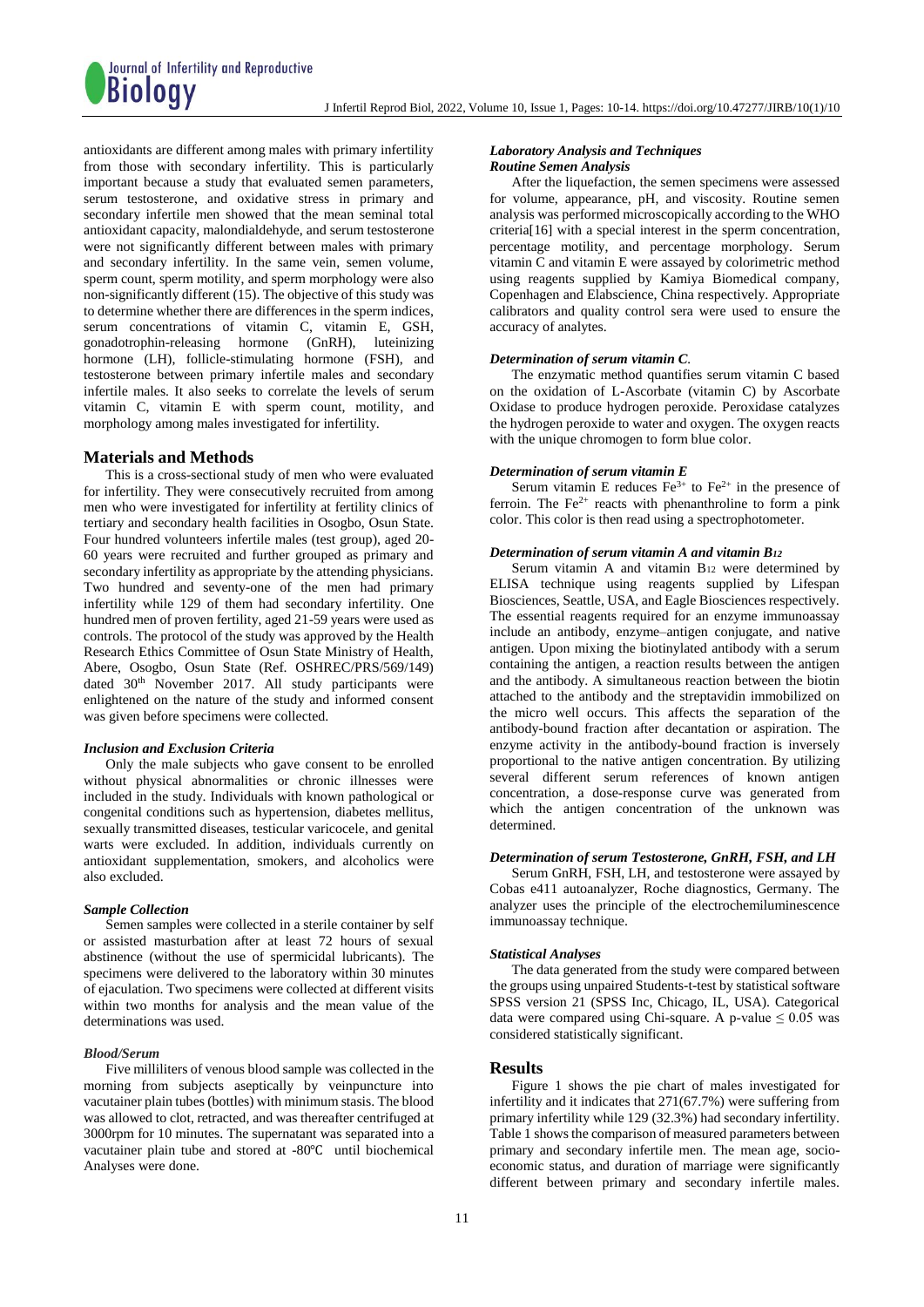Serum vitamin E ( $p<0.033$ ) and testosterone ( $p<0.001$ ) were significantly lower among men with secondary infertility than those with primary infertility.



Figure 1: Pie chart of males with primary and secondary infertility

Even though serum vitamin C, vitamin B12, GSH, GnRH, and LH were lower among men with secondary infertility than primary infertility, the differences were not statistically significant. Serum FSH was higher among secondary infertile than primary infertile males but the difference was not significant. Table 2 indicates that sperm count was significantly lower (p<0.04) among secondary infertile men than primary infertile men. There were no significant differences between the mean levels of pH, volume, percentage motility, and percentage morphology. Generally, serum vitamin E levels correlated negatively with sperm count ( $r = -0.162$ ;  $p < 0.005$ ) while vitamin C correlated negatively with sperm count (r=- 0.136;  $p < 0.02$ ) and morphology (r= -0.144;  $p < 0.04$ ). The mean serum concentrations of vitamin B12, vitamin E, vitamin C, and GSH were significantly lower among infertile males than fertile male control subjects (Table 4).

Table 1: comparison of measured parameters between primary and secondary infertile males (mean±SD)

| racio 1: comparison or measured parameters secured primary and secondary internet mates (mean=bD)                                                                                                                                                             |                               |                                 |         |  |
|---------------------------------------------------------------------------------------------------------------------------------------------------------------------------------------------------------------------------------------------------------------|-------------------------------|---------------------------------|---------|--|
| Variables                                                                                                                                                                                                                                                     | Primary infertility $(n=271)$ | Secondary infertility $(n=129)$ | P-value |  |
| Age (Years)                                                                                                                                                                                                                                                   | $35.4 \pm 3.8$                | $40.2 \pm 2.4$                  | 0.001   |  |
| Socio-economic status                                                                                                                                                                                                                                         |                               |                                 |         |  |
| Low                                                                                                                                                                                                                                                           | 164 (60.5%)                   | 73(56.6%)                       | 0.001   |  |
| Average and High                                                                                                                                                                                                                                              | 107 (39.5%)                   | 56(43.4%)                       | 0.001   |  |
| <b>Duration of Marriage</b>                                                                                                                                                                                                                                   |                               |                                 |         |  |
| $<$ 5 years                                                                                                                                                                                                                                                   | 186 (68.6%)                   | 29 (22.5%)                      | 0.001   |  |
| $>5$ years                                                                                                                                                                                                                                                    | 85 (31.4%)                    | 100 (77.5%)                     | 0.001   |  |
| Vitamin $E \text{ (µmol/L)}$                                                                                                                                                                                                                                  | $2.12 \pm 0.06$               | $1.91 \pm 0.07$                 | 0.033   |  |
| Vitamin C (µmol/L)                                                                                                                                                                                                                                            | $7.14 \pm 0.13$               | $7.15 \pm 0.00$                 | 0.963   |  |
| Vitamin B12(pg/mL)                                                                                                                                                                                                                                            | $371 \pm 10.2$                | $368 \pm 11.2$                  | 0.195   |  |
| $GSH$ ( $\mu$ mol/L)                                                                                                                                                                                                                                          | $0.40 \pm 0.01$               | $0.39 \pm 0.01$                 | 0.772   |  |
| $GnRH$ (pg/mL)                                                                                                                                                                                                                                                | $25.81 \pm 1.03$              | $23.58 \pm 1.18$                | 0.189   |  |
| FSH (mIU/mL)                                                                                                                                                                                                                                                  | $5.56 \pm 0.29$               | $6.16 \pm 0.45$                 | 0.243   |  |
| $LH$ (mIU/mL)                                                                                                                                                                                                                                                 | $5.59 \pm 0.17$               | $5.54 \pm 0.27$                 | 0.243   |  |
| Testosterone (ng/mL)                                                                                                                                                                                                                                          | $4.85 \pm 0.19$               | $4.16 \pm 0.10$                 | 0.001   |  |
| $C(1)$ $1 + 1$ $1 + 1$ $1 + 1$ $1 + 1$ $1 + 1$ $1 + 1$ $1 + 1$ $1 + 1$ $1 + 1$ $1 + 1$ $1 + 1$ $1 + 1$ $1 + 1$ $1 + 1$ $1 + 1$ $1 + 1$ $1 + 1$ $1 + 1$ $1 + 1$ $1 + 1$ $1 + 1$ $1 + 1$ $1 + 1$ $1 + 1$ $1 + 1$ $1 + 1$ $1 + 1$ $1 + 1$ $1 + 1$ $1 + 1$ $1 + $ |                               |                                 |         |  |

GSH: glutathione; GnRH: gonadotropin releasing hormone; FSH: follicle stimulating hormone; LH: luteinizing hormone.

## Table 2: Comparison of Sperm indices between males with Primary and Secondary infertility (Mean±SD)

| Parameters                        | Primary Infertility | Secondary Infertility | P-Value |
|-----------------------------------|---------------------|-----------------------|---------|
| pH                                | $8.11 + 0.03$       | $8.13 \pm 0.05$       | 0.684   |
| Volume (mL)                       | $3.04 + 0.09$       | $2.99 \pm 0.17$       | 0.826   |
| Sperm Concentration( $x10^6$ /mL) | $38.42 \pm 3.02$    | $28.74 \pm 2.99$      | 0.046   |
| Motility $(\%)$                   | $36.63 + 0.93$      | $36.13 \pm 1.31$      | 0.761   |
| Morphology $(\%)$                 | $33.63 + 0.95$      | $33.17 + 1.39$        | 0.786   |

Comparison of parameters between primary and secondary infertility shows that only the sperm concentration shows a significant difference between the two types of infertility, sperm concentration in primary infertility (38.42±3.02) was higher than secondary infertility (28.74±2.99) with  $p=0.046$ .

| Table 3: Correlation of Vitamins E, C and sperm indices |  |  |  |  |  |
|---------------------------------------------------------|--|--|--|--|--|
|---------------------------------------------------------|--|--|--|--|--|

| Correlation | Vitamin E |       | Vitamin C |       |
|-------------|-----------|-------|-----------|-------|
|             |           |       |           |       |
| Sperm Count | $-0.162$  | 0.005 | $-0.136$  | 0.02  |
| Motility    | $-0.041$  | 0.410 | $-0.094$  | 0.061 |
| Morphology  | $-0.044$  | 0.377 | $-0.114$  | 0.04  |

## Table 4: Comparison of Oxidative Stress Levels between Subject and Controls (Mean±SD)

| <b>Stress Biomarkers</b>    | Test Mean $\pm SD$ ( <i>n</i> =400) | Control Mean $\pm SD$ (n=100) | $P-value$ |
|-----------------------------|-------------------------------------|-------------------------------|-----------|
| Vitamin $B_{12}(\rho g/ml)$ | $376+14.26$                         | $465.85 + 14.26$              | 0.001     |
| Vitamin $E(\mu mol/L)$      | $2.05+0.92$                         | $23.44+9.05$                  | 0.001     |
| Vitamin $C(\mu mol/L)$      | $7.15 + 2.22$                       | 39.012.23                     | 0.001     |
| GSH                         | $0.40+0.04$                         | $0.80 + 0.25$                 | 0.001     |

GSH= Glutathione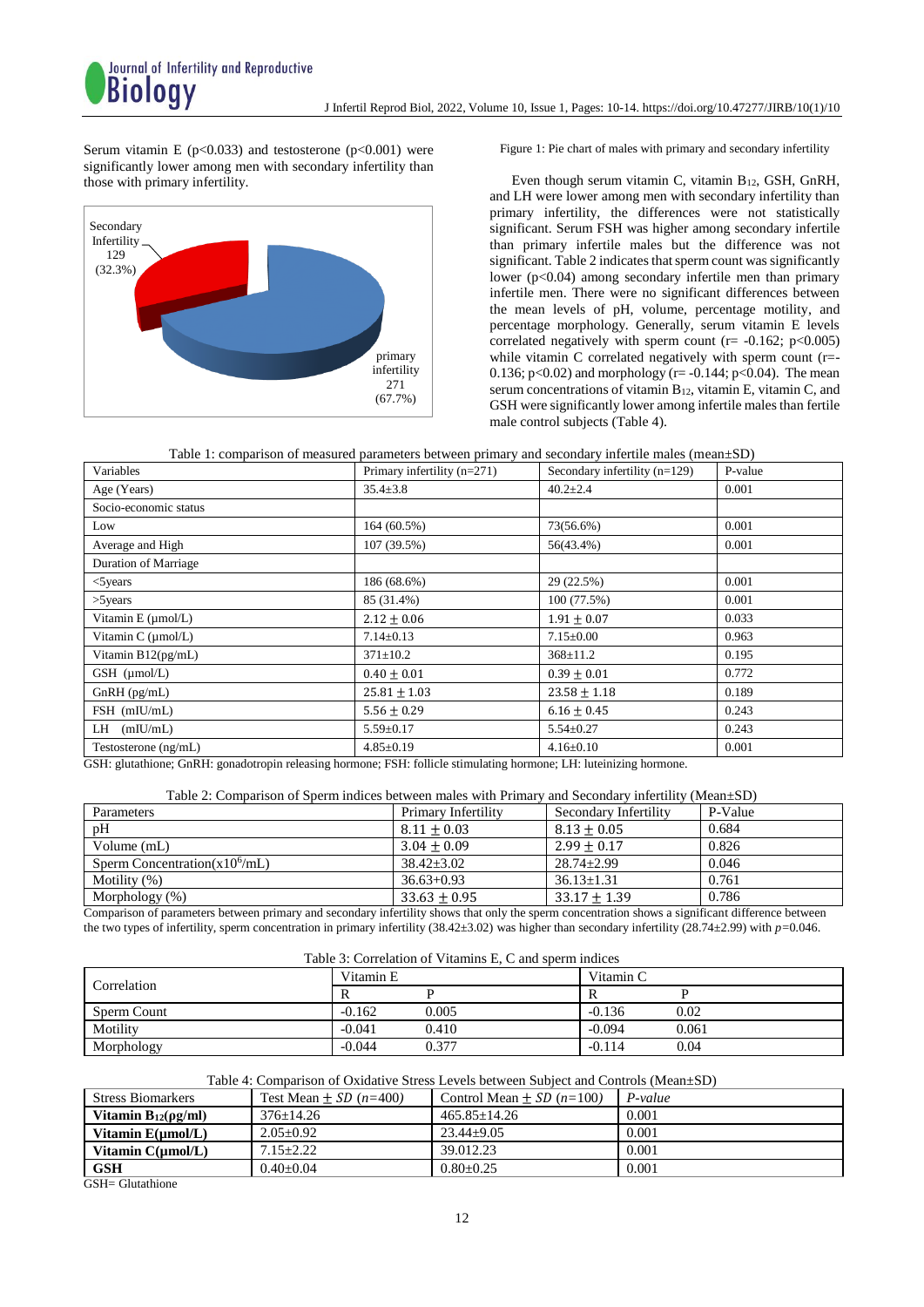

## **Discussion**

Studies have reported beneficial effects of vitamin E, vitamin C and GSH on the prevention of lipid peroxidation of sperm membrane, on sperm DNA integrity, and on the capacity of spermatozoa to navigate the female reproductive tract, bind and penetrate the oocyte in human studies (17-19). It is not clear whether deficiencies of these antioxidants that occur in male infertility are more severe among individuals with primary infertility than secondary infertility. The rates of primary and secondary male infertility were 67.7% and 32.3% respectively. Secondary infertility was the predominant type of male infertility in this study. The result is consistent with the 62.9% rate of primary infertility reported in Lagos, Nigeria (20) but slightly lower than the 59% rate of primary infertility reported in Nnewi, southeast Nigeria (21). The rates were lower than rates reported elsewhere outside Nigeria (22-24). Whereas 78.9% prevalence of primary male infertility was reported among infertile males in Saudi Arabia [22], Abdalla (23) reported a prevalence of primary male infertility of 77.4% in Sudan, and a rate of 77.4% primary male infertility was observed among subjects evaluated for infertility medical care in Turkey (24).

The mean age of subjects with secondary infertility was higher  $(p<0.001)$  than those with primary infertility. This observation is consistent with previous studies (22,23). It was observed that subjects with primary infertility were younger than those with secondary infertility and the duration of marriage was less than 5 years. This is an indication of possible delay on the part of the subjects with primary infertility in seeking medical assistance. There could be several reasons for this, but the African socio‑cultural setting has before now focused on the female as the source of infertility in marriages (25) and fertility challenges are shared by both male and female sexes. The men are less likely to seek fertility evaluation than females in our setting. The need for quick medical evaluation and assistance cannot be over-emphasized. Early diagnosis of male infertility is important to enable quick and effective treatment. The difference between primary and secondary male infertility may be associated with the following independent variables; age (RR=1.13), socio-economic status (RR=1.5), duration of marriage ( $OR=7.5$ ; 2.6-58.2), vitamin E ( $RR=1.11$ ), and testosterone (RR=1.17). This is partly similar to the report from Morocco [26]. In the study of the difference between primary and secondary infertility in Morocco, three independent variables such as the duration of marriage  $(OR=12.263; 2.289-65.685)$ , the age of women  $(OR=1.268)$ , and socio-economic status (OR=3.83) were observed to be associated with male infertility [26]. The age of female partners of the participants was not determined in this study.

The mean levels of vitamin E were lower ( $p<0.033$ ) among men with secondary infertility than primary infertility in this study. Vitamin E is one of the most powerful antioxidants that scavenge free radicals in order to protect biomembranes and lipoproteins from oxidative damage. Lipid hydroperoxides (ROOH) are oxidized to peroxyl radicals (ROO- ) in the presence of free metals such as iron or copper. The peroxyl radicals react more readily with vitamin E than with polyunsaturated fatty acids, hence preventing further oxidation (14). Again, tocopheroxyl radical then interacts with hydrogen donors such as vitamin C and gluthathione to return vitamin to its reduced state. This probably indicates that more vitamin E is utilized in secondary infertile male than primary infertile male or the generation of free radicals is higher in secondary than primary infertile males. Serum levels of vitamin E is

widely used as a biomarker of oxidative stress, but the levels in the circulation may be affected by some confounding factors such as age, concentrations of plasma lipids, use of lipidlowering drugs, and smoking (27). Most of these factors were adequately controlled in design in this study. It has been established that vitamin E deficiency is accompanied by low levels of other antioxidants (14). Some authors have suggested that vitamin E deficiency may be due to inadequate intake and greater oxidative stress. Among adults, obesity and male gender may predispose individuals to vitamin E deficiency (28- 30). Sperm count and morphology correlated inversely with vitamin E and vitamin C, indicating that they had adverse effects on spermatozoa. Low levels of antioxidants have been associated with male infertility.

The observation of significantly lower levels of serum testosterone among secondary infertile males than primary infertile males is not consistent with a study of semen parameters, serum testosterone, and oxidative stress among primary and secondary infertile males with varicocele (15). The authors observed that total testosterone level was insignificantly lower among secondary infertile males than primary infertile counterparts but serum free-testosterone was significantly lower in the secondary than primary infertility (15). It has been established that serum testosterone undergoes a gradual decline after the age of 40 years. The effect of age on circulating testosterone is exacerbated by chronic illnesses, prescription medication, obesity, and alcoholism (31) among humans.

The observed significantly lower sperm count among men with secondary infertility disagreed with the previous report in which individuals with primary infertility had significantly lower levels of sperm count than those with secondary infertility (32). Other authors reported non-significant differences in semen volume, sperm count, sperm motility, and sperm morphology (15).

## **Conclusion**

The overall rates of primary and secondary male infertility are 67.7% and 32.3%. Lower levels of serum vitamin E and testosterone were observed among secondary infertile males than primary infertile males. The more noticeable differences are age, duration of the marriage, levels of vitamin E and testosterone. The levels of vitamin E, testosterone, and sperm count were lower among men with secondary infertility than primary infertility.

## **Acknowledgment**

We appreciate the contributions of all The Physicians, Nurses, and Medical Laboratory Scientists who assisted in one or the other toward the completion of this study.

## **Conflicts of Interest**

None declared

## **Authors contributions**

This work was conducted and approved in collaboration between all the authors. MAE designed the study; MAM sourced for funding; MAE, MAM wrote the protocol; MAE, MAM contributed in literature search; MAM did the experiments; MAE, MAM did statistical analysis; MAM drafted the manuscript; MAE supervised the study; MAE Wrote the final manuscript; MAE proofread the manuscript.